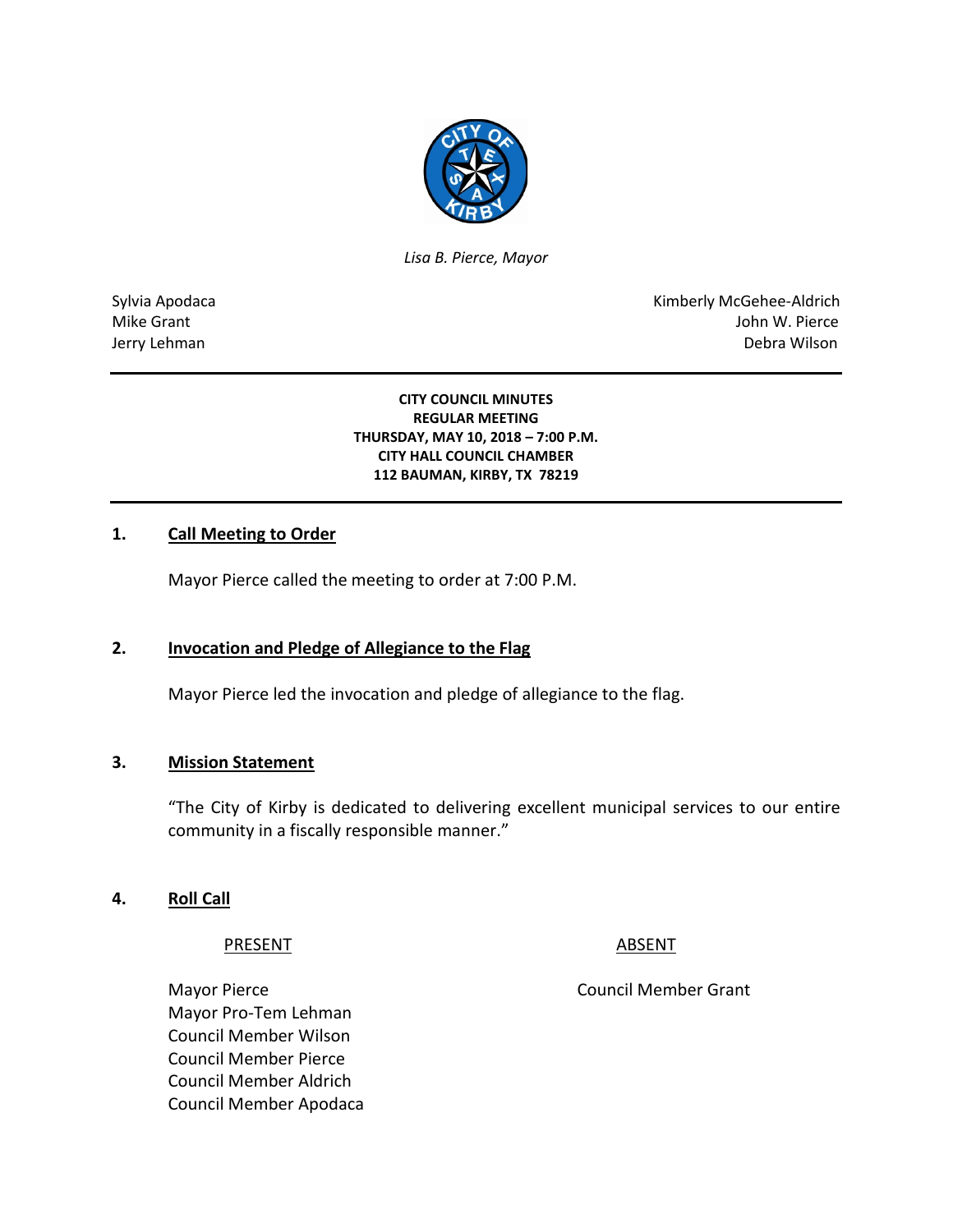### **5. Citizen Participation**

1. Steve Linscomb, Judson ISD, informed Council about the upcoming projects in the district.

2. Chief Alfaro, Fire Department, thanked everyone for all they had done for the 66<sup>th</sup> Annual Kirby Volunteer Fire Department Picnic.

## **6. Consideration Of And Action On Minutes**

- a. Special Meeting Minutes April 26, 2018
- b. Public Hearing/Regular Meeting Minutes April 26, 2018

Council Member Aldrich moved to approve the Special Meeting Minutes for April 26, 2018 and Public Hearing/Regular Meeting Minutes for April 26, 2018; seconded by Mayor Pro-Tem Lehman. The motion carried with a 5-0-1 vote.

| $AYES - 5$ | NAYES-0 | ABSTAIN - 1              |
|------------|---------|--------------------------|
|            |         | (Council Member Apodaca) |

#### **7. Presentation**

a. Proclamation And Certificates Presented To The Wagner Bowling Team

Mayor Pierce recognized the members of the 2017-2018 Wagner Bowling Team and their coaches.

b. Introduction Of New Employees

Chief Bois, Police Department – He introduced Tyler Andrews, dispatcher

Chief Alfaro, Fire Department – He introduced Nyla Ramiro, soon to be paramedic.

## **8. Discussion And Possible Action**

a. Discussion And Consideration Of Report On The General Election Returns And Results Of The General Election Held May 5, 2018, For The Purpose Of Electing a general/special election to elect three Council Members for a two year term; and one Council Member for a one year term on the City Council And The Issuance Of General Obligation Bonds.

Ms. Jo Harvey presented the following Election results for the canvass: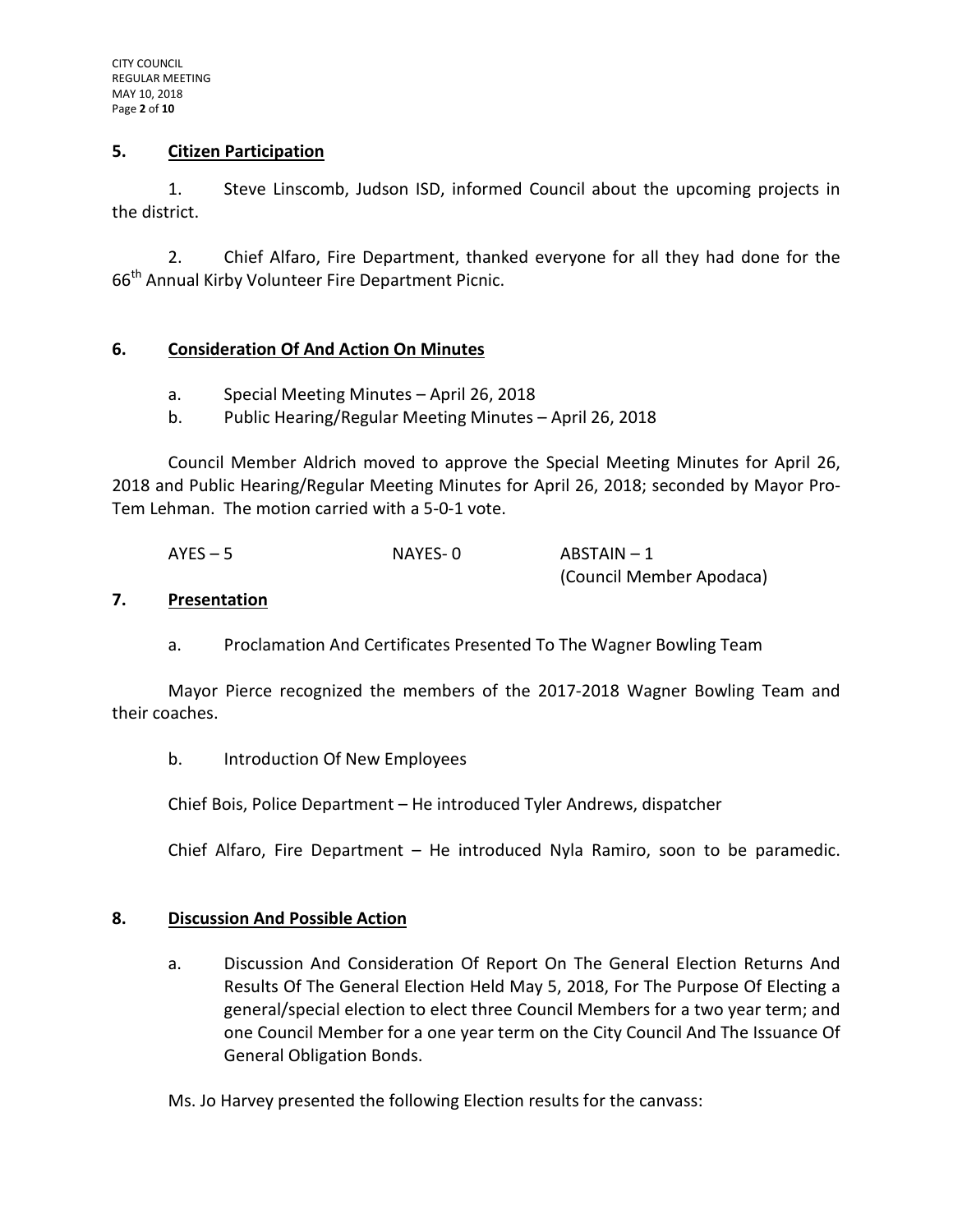Votes were cast in the combined Early Voting and Election Day May 5, 2018. Council Members: John W. Pierce received a total of 131 votes. Jerry Lehman received a total of 130 votes. Sylvia Leo Apodaca received a total of 144 votes. Special Election: Debra Wilson received a total of 180 votes.

Votes were cast in the combined Early Voting and Election Day May 5, 2018 Special Bond Election. The total votes were: "For" 189; "Against" 43. There were a total of 194 voters - 65 were early voters, 55 were election day voters and 74 were mail in voters.

b. Discussion And Possible Action On Resolution No. R-2018-701 Canvassing The Returns And Declaring The Results Of The General/Special Election

Council Member Wilson moved to accept Resolution No. R-2018-701 canvassing the returns and declaring the results of the General/Special Election; seconded by Council Member Aldrich.

AYES: 6 NAYES: 0

c. Discussion And Possible Action On Ordinance No. O-2018-840 Canvassing Bond Election Returns

Council Member Aldrich moved to accept Ordinance No. O-2018-840 canvassing Bond Election returns; seconded by Mayor Pro-Tem Lehman. With all voting, "aye" the motion carried with a 6-0 vote.

AYES: 6 NAYES: 0

d. Presentation Of Certificates Of Election To Newly Elected Officials

Patty Cox, City Secretary presented John W. Pierce, Jerry Lehman, Sylvia Apodaca and Debra Wilson with their Certificates of Election to newly elected officials.

e. Administration of Oath Of Office To Newly Elected Officials

Patty Cox, City Secretary administered the oath of office to John W. Pierce, Jerry Lehman, Sylvia Apodaca and Debra Wilson.

f. Discussion And Possible Action To Elect A Mayor Pro-Tem For The Term May 2018 - May 2019.

Council Member Pierce moved to elect Kimberly Aldrich as Mayor Pro-Tem for the term May 2018 – May 2019; seconded by Council Member Wilson. The motion carried with a 5-0-1 vote.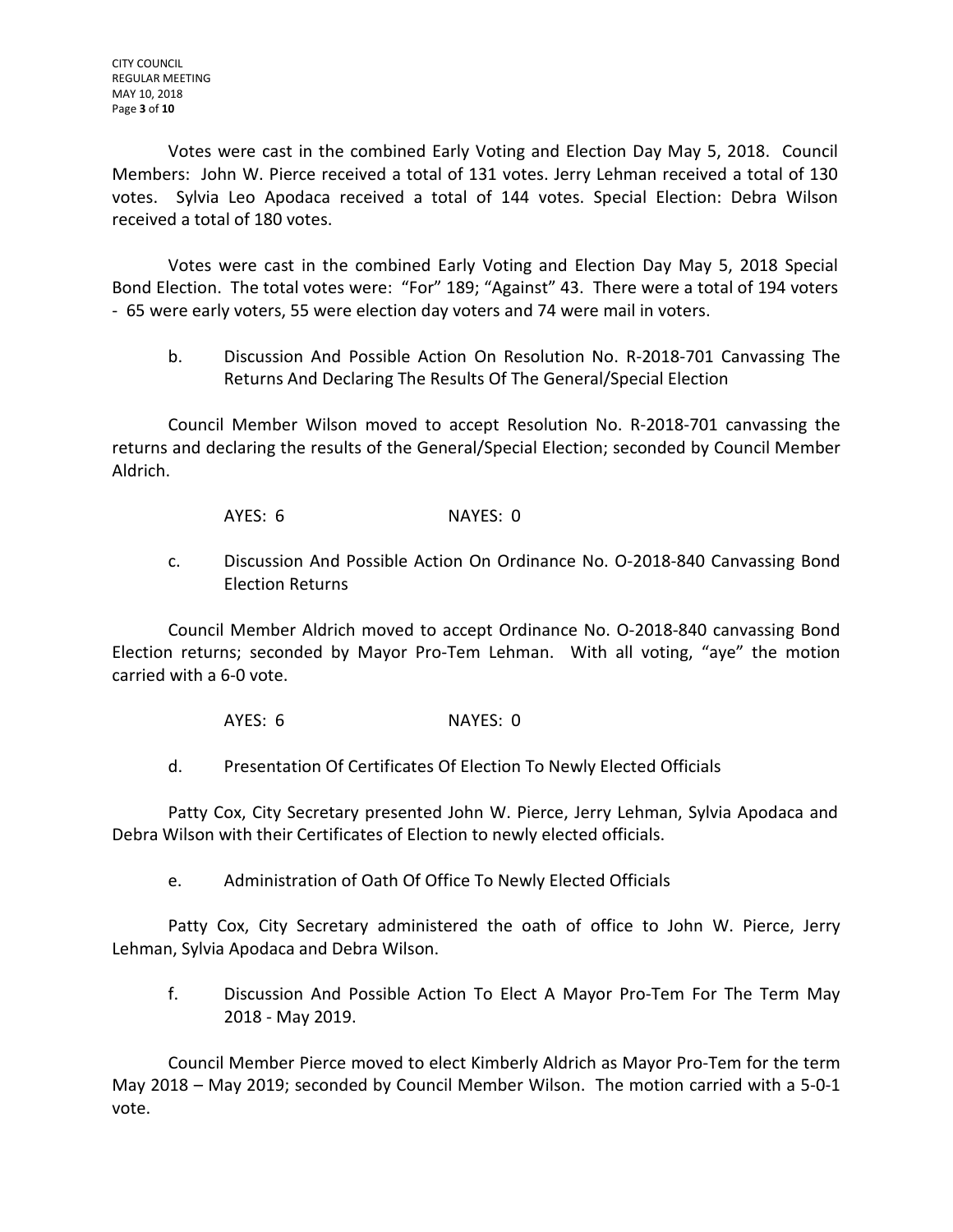AYES: 5 NAYES: 0 ABSTAIN – 1 (Council Member Aldrich)

g. Discussion And Possible Action On A Request To Have The Property Located At CB 5865, BLK Lot E 180 FT Of S 60 FT Of N 90 FT Of 12, Otherwise Known As 4814 Gibbs Sprawl Road, Kirby, TX 78219, Which Is Zoned Commercial, Office And Retail (C-1) To Continue To Be Used As A Residential (R-1) Property, Including Consideration Of Ordinance No. O-2018-837 Amending The Zoning Ordinance Of The City Of Kirby, Texas, To Grant Specific Use Permit #2018-008 For Use Of The Property At 4814 Gibbs Sprawl Road, Kirby, Texas For A Single Family Residence. This Is The Second Reading.

Council Member Pierce moved to approve the request to have the property located at CB 5865, BLK Lot E 180 FT of S 60 FT of N 90 FT of 12, otherwise known as 4814 Gibbs Sprawl Road, Kirby, TX 78219, which is zoned Commercial, Office and Retail (C-1) to continue to be used as a Residential (R-1) property, including consideration of Ordinance No. O-2018-837 amending the Zoning Ordinance of the City of Kirby, Texas, to grant Specific Use Permit #2018- 008 for use of the property at 4814 Gibbs Sprawl Road, Kirby, Texas for a Single Family Residence. The motion carried with a 6-0 vote.

AYES: 6 NAYES: 0

h. Discussion And Possible Action On Ordinance No. O-2018-833 Repealing Ordinance No. 91-474 And Adopting Ordinance No. O-2018-833 Of The Code Of Ordinances Of the City Of Kirby Which Prohibits Scavenging Within The Corporate Limits And Providing For A Penalty. This Is The Second Reading

Mayor Pro-Tem Aldrich moved to approve Ordinance No. O-2018-833 repealing Ordinance No. 91-474 and adopting Ordinance No. O-2018-833 of the Code of Ordinances of the City of Kirby which prohibits scavenging within the corporate limits and providing for a penalty; seconded by Council Member Pierce. The motion carried with a 6-0 vote.

AYES: 6 NAYES: 0

i. Discussion And Possible Action On Ordinance No. O-2018-834 Repealing And Replacing Ordinance No. O-2001-572 And Adopting A New Administrative Fee Schedule For Police Department Services. This Is The Second Reading.

Council Member Wilson moved to adopt Ordinance No. O-2018-834 repealing and replacing Ordinance No. O-2001-572 and adopting a new administrative fee schedule for Police Department services; seconded by; seconded by Mayor Pro-Tem Aldrich. The motion carried with a 6-0 vote.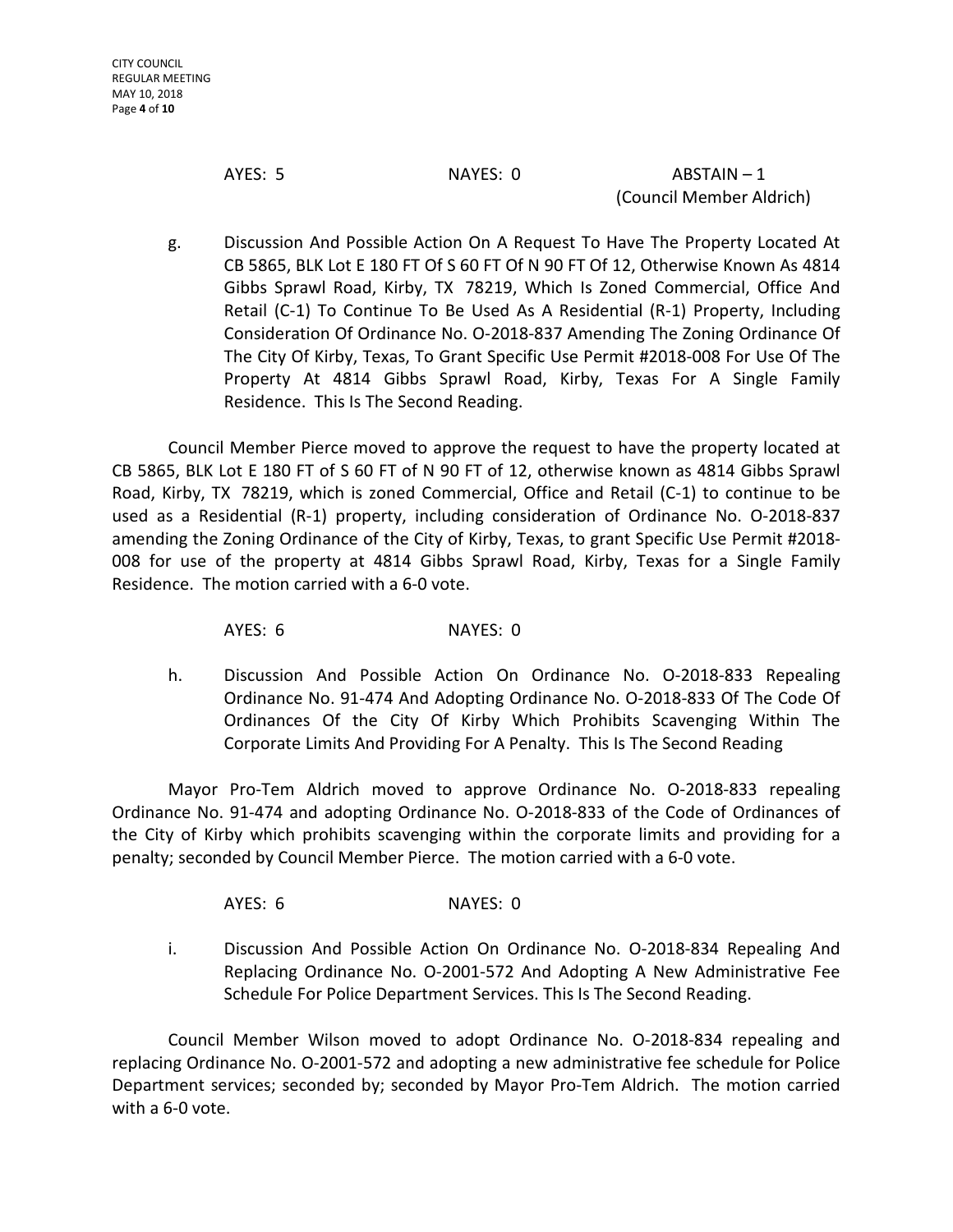### AYES: 6 NAYES: 0

j. Discussion And Possible Action On Ordinance No. O-2018-835 Repealing And Replacing Chapter 74 Of The Code Of Ordinances And Adopting A New Chapter 74 Authorizing Police Officers To Impound A Motor Vehicle Found To Be In Violation Of Certain City Ordinances Or State Laws; To Establish The City Of Kirby Impound Lot; To Establish Storage Fees; To Provide for The Imposition Of Fees; And Providing for Severability And An Effective Date. This Is The Second Reading.

Mayor Pro-Tem Aldrich moved to adopt Ordinance No. O-2018-835 repealing and replacing Chapter 74 of the Code of Ordinances and adopting a new Chapter 74 authorizing police officers to impound a motor vehicle found to be in violation of certain City Ordinances or State laws; to establish the City of Kirby impound lot; to establish storage fees; to provide for the imposition of fees; and providing for severability and an effective date; seconded by Council Member Lehman. The motion carried with a 6-0 vote.

# AYES: 6 NAYES: 0

k. Discussion And Possible Action On Gibbs Sprawl Road Repairs

Monique provided the background on this item. There is going to be a business constructed at the corner of FM 78 and Gibbs Sprawl Road. The contractor has provided a cost estimate to improve Gibbs Sprawl Road which is in need of repair. The City has a line item in the budget which could be used to participate in cost-sharing for this project. The line item has a budget in the amount of \$65,000 for street projects. To date we have collected approximately \$27,009.71.

JD Dudley, Project Manager for QuikTrip, provided information on their request to costshare on this project to repair Gibbs Sprawl. The bid came in around \$43,200 and they are requesting a cost-share of half the bid.

Council Member Lehman asked if they could extend the repair on Gibbs Sprawl to the San Antonio city limit.

Marc Schnall, City attorney, said there is a maximum the council is allotted to spend. Council put a cap on it at \$25,000 to \$26,000.

Mayor Pro-Tem Aldrich moved to accept the possible action on the Gibbs Sprawl Road repairs with the \$25,000 cap on the road repairs; seconded by Council Member Apodaca.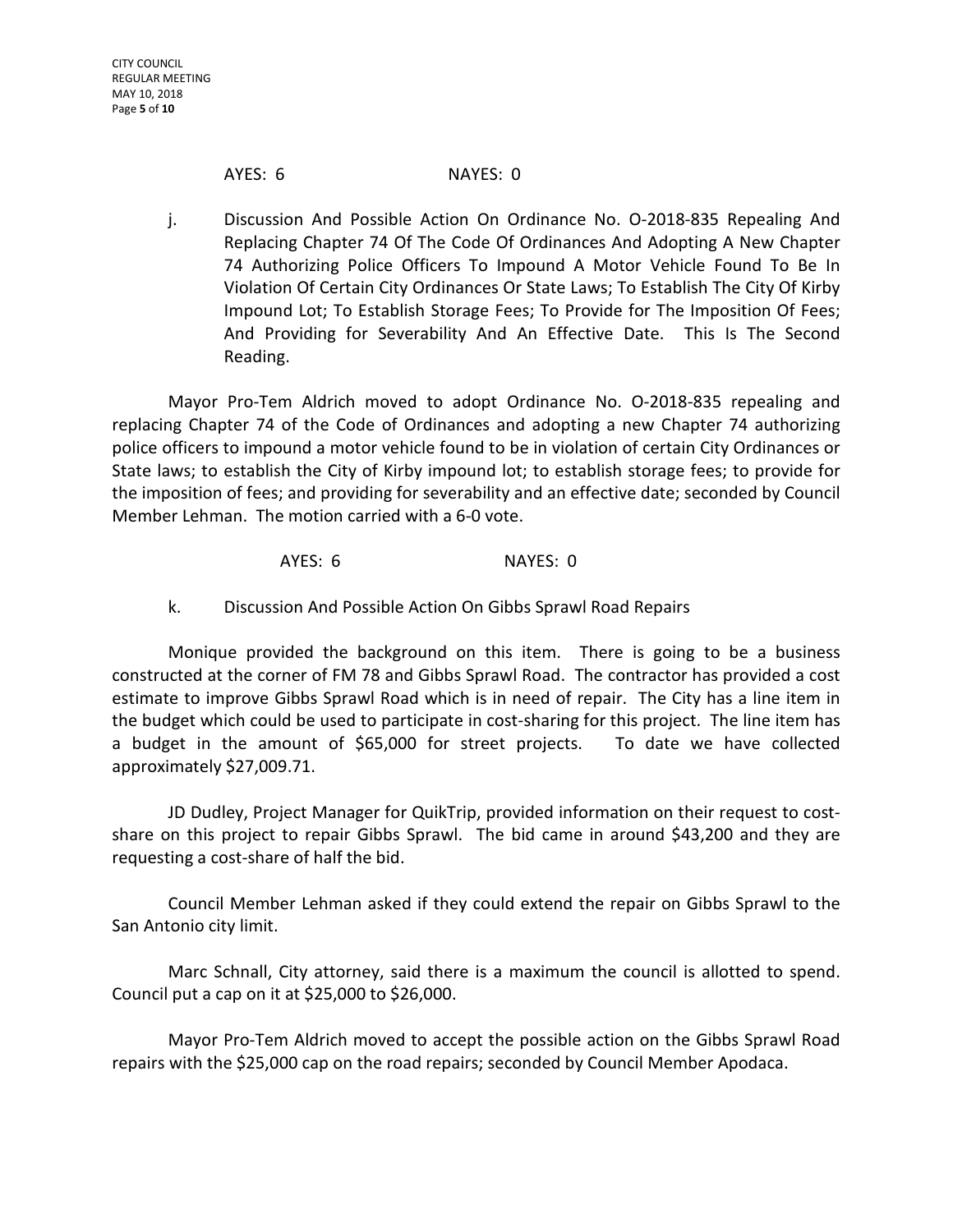CITY COUNCIL REGULAR MEETING MAY 10, 2018 Page **6** of **10**

Marc Schnall said it is important to make it clear that the \$25,000 cap applies if the work that will be done will take the improvements to the boundary between the City of Kirby and the City of San Antonio. If not, the \$25,000 cap gives them more than they've asked for because they asked for 50% of \$44,000. You could amend the motion to say the Gibbs Sprawl Road repairs that would go up to the boundary between Kirby and San Antonio on Gibbs Sprawl as well.

Mayor Pro-Tem Aldrich moved to amend her motion to accept the Gibbs Sprawl Road repairs, with a cap of \$25,000, to extend to the City limits of San Antonio; seconded by Council Member Apodaca. The motion carried with a 6-0 vote.

- AYES: 6 NAYES: 0
- l. Discussion And Possible Action To Consider A Proposal From Ford Engineering On Additional Services For The Binz Engleman Road Reconstruction Project

Mark Hill, Ford Engineering, explained the proposal is to provide funding for quality assurance testing which is required from our AFA agreement with TxDot and the State to construct Binz Engleman. This is for GEO Technical testing of concrete that is being laid and asphalt. He said this was brought to Council's attention last year around October that this will be coming up. It was not included in the original scope because material testing is not included in the original scope because at the time they are not aware of how much testing will be required. Until they have plans that are signed, sealed, and approved by TxDot they cannot provide an adequate number.

Mayor Pierce said the amount is \$30,791 and she asked if there is a chance the number will go up. Mr. Hill said it was possible because TxDot could come back and request additional items be tested.

Council member Wilson moved to approve an additional \$30,791; seconded by Mayor Pro-Tem Aldrich. The motion carried with a 6-0 vote.

- AYES: 6 NAYES: 0
- m. Discussion And Possible Action On Garbage Collection By Republic Services On Kirby Heights

City Manager Vernon provided the history on the garbage collection by Republic Services on Kirby Heights. She met with Tom Armstrong with Republic Services, Terry Gawlik with Republic Services; Raul Martinez property owner and Vinnie Bilotto property owner regarding their concerns with commercial garbage collection on Kirby Heights. The property owner will no longer allow the trucks on their property to turn around. There was no resolution and the City has the obligation to provide garbage services to the residents. The commercial businesses are responsible to obtain their garbage services. These two businesses are no longer being provided service. The City of Kirby has an exclusive contract with Republic Services.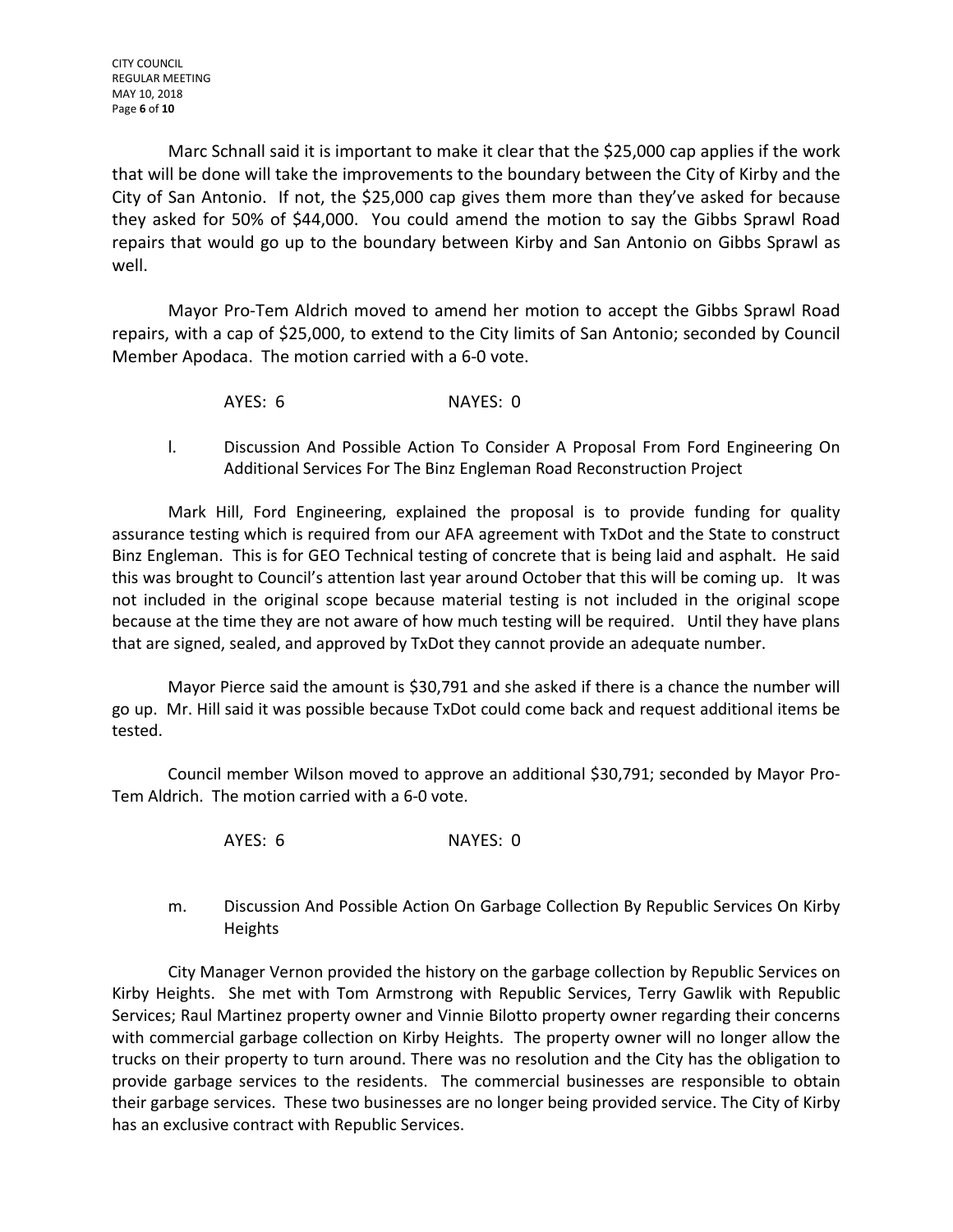There was discussion addressing the residents need for garbage service and then the commercial businesses need for garbage service.

Mayor Pierce asked if Republic Services, Public Works Director Gilbert Salas, Chief Bois, Raul Martinez and Vinnie Bilotto can get together and look at the property to come up with a solution to place commercial garbage carts on the property. Council Member Pierce said he will be available to meet with them. Terry Gawlik said the residents will be serviced on May 11, 2018.

n. Discussion And Possible Action Regarding Republic Services Broken Carts

Mayor Pierce said she received 15 complaints last week regarding broken garbage carts.

Mr. Armstrong said they started replacing carts a couple of years ago. They had five drivers in Kirby today to replace or fix.

Mr. Gawlik said they will come back with an update. Mayor Pierce asked them to come back on May 24 or the first meeting in June.

o. Discussion And Possible Action On Extension Of A Contract With Linebarger, Goggan, Blair And Sampson, LLP For Fines And Fees Collection

Edra Bush & Lilia Gibson, attorneys with Linebarger explained the program.

Council Member Pierce moved to accept the extension of a contract with Linebarger, Goggan, Blair And Sampson, LLP for fines and fees collection; seconded by Mayor Pro-Tem Aldrich. The motion carried with a 6-0 vote.

AYES: 6 NAYES: 0

p. Discussion And Possible Action On Bexar County CDBG Cooperative Agreement

Mayor Pro-Tem Aldrich moved to extend the Bexar County CDBG Cooperative Agreement; seconded by Council Member Lehman. The motion carried with a 6-0 vote.

AYES: 6 NAYES: 0

q. Discussion And Possible Action On Ordinance No. O-2018-838 Repealing And Replacing Ordinance No. O-2014-749 Authorizing The Use Of Parks And Recreation Areas Owned And Controlled By The City Of Kirby; Regulating Possession And Consumption Of Alcoholic Beverages In Such Parks; Stating The Policies And Regulations Governing The Use Of Such Park, Establishing A Curfew For Park Usage; And Providing A Penalty For Violation Of This Ordinance. This Is The First Reading.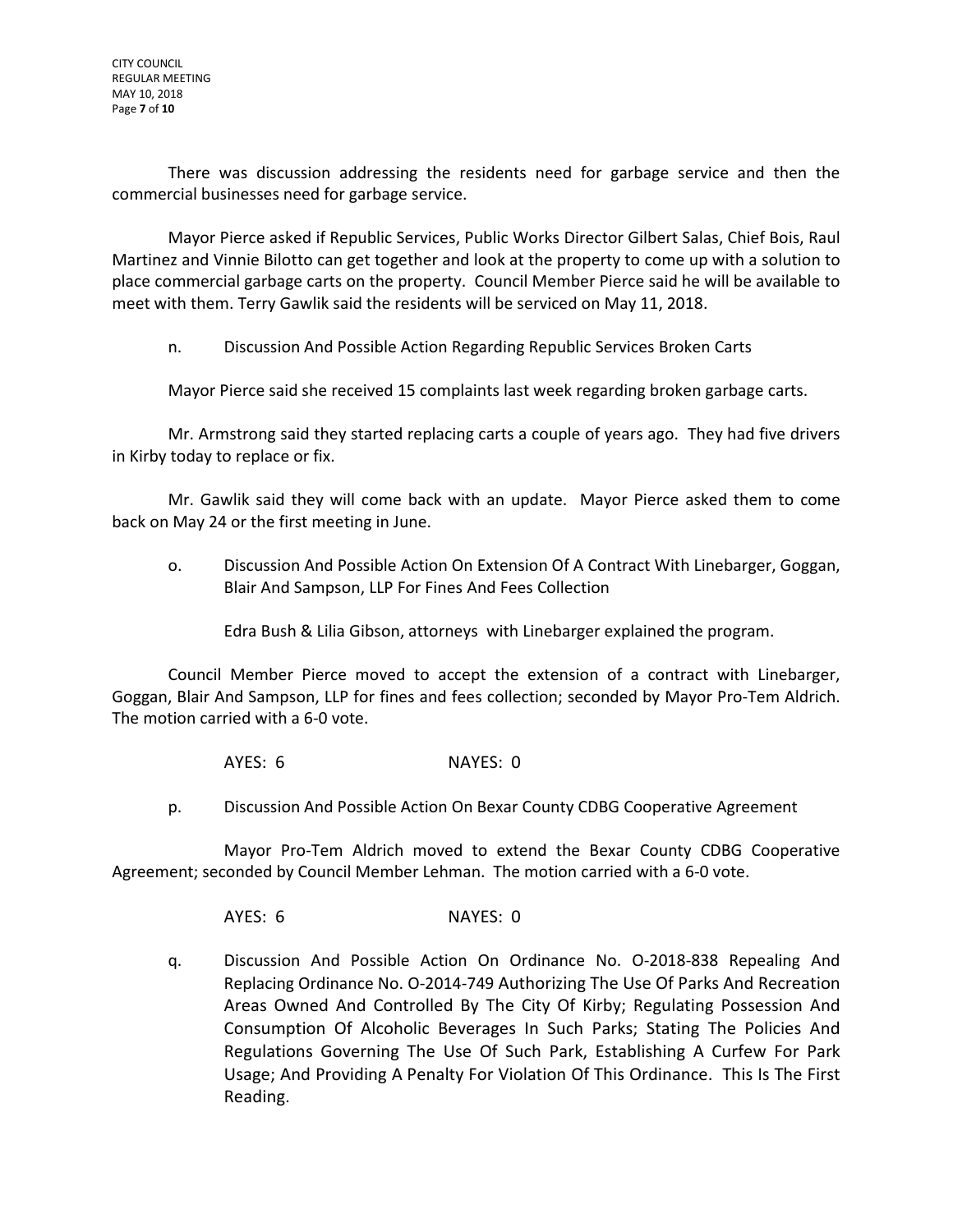City Manager Vernon identified the recommended changes.

Council Member Pierce moved to approve Ordinance No. O-2018-838 repealing and replacing Ordinance No. O-2014-749 authorizing the use of parks and recreation areas owned and controlled by the City of Kirby; regulating possession and consumption of alcoholic beverages in such parks; stating the policies and regulations governing the use of such park, establishing a curfew for park usage; and providing a penalty for violation of this Ordinance; seconded by Mayor Pro-Tem Aldrich. The motion carried with a 6-0 vote.

- AYES: 6 NAYES: 0
- r. Discussion And Possible Action On Ordinance No. O-2018-839 Amending The 2017- 2018 Municipal Budget Of The City Of Kirby. This Is The First Reading.

Tina Ynfante, Finance Director, stated there were not any changes to the revenues and the expenditures increased by \$46,484.00 in the General Fund and expenditures increased by \$9,480.00 in the Water Fund.

During the discussion, Council concurred that the expenditures increase in the General Fund by \$80,478.00 to cover the additional expenses for streets. Pageland/Theodor increased by \$3,203.00 for contract change order and on Binz Engleman Road Project it increased by \$30,791.00 for construction materials testing and construction engineering and inspection.

Council Member Pierce moved to accept Ordinance No. O-2018-839 amending the 2017- 2018 Municipal Budget with the amount of \$80,478.00 in the general fund and \$9,480.00 in the water fund; seconded by Mayor Pro-Tem Aldrich. The motion carried with a 6-0 vote.

AYES: 6 NAYES: 0

s. Discussion And Possible Action On Primitive Camping In Friendship Park

Council Member Pierce said we have the Timothy J. Wilson Hike and Bike Trail and he suggested revitalizing Hugo Lentz Park by setting up primitive camping. This area is not visible from the main traffic flow and the City can get with Fish and Wildlife for recommendations. There was discussion regarding primitive camping. Mayor Pierce said the Girl Scouts have voiced an interest in primitive camping and there are grants available for park improvements.

t. Update On Garage Located At 4807 Gibbs Sprawl Road

Mayor Pierce said Council Member Grant requested this item.

Council Member Lehman said he and Council Member Grant attended the hearing and the judge ruled that the garage had to be removed. Council Member Lehman said there was no need to bring this item back.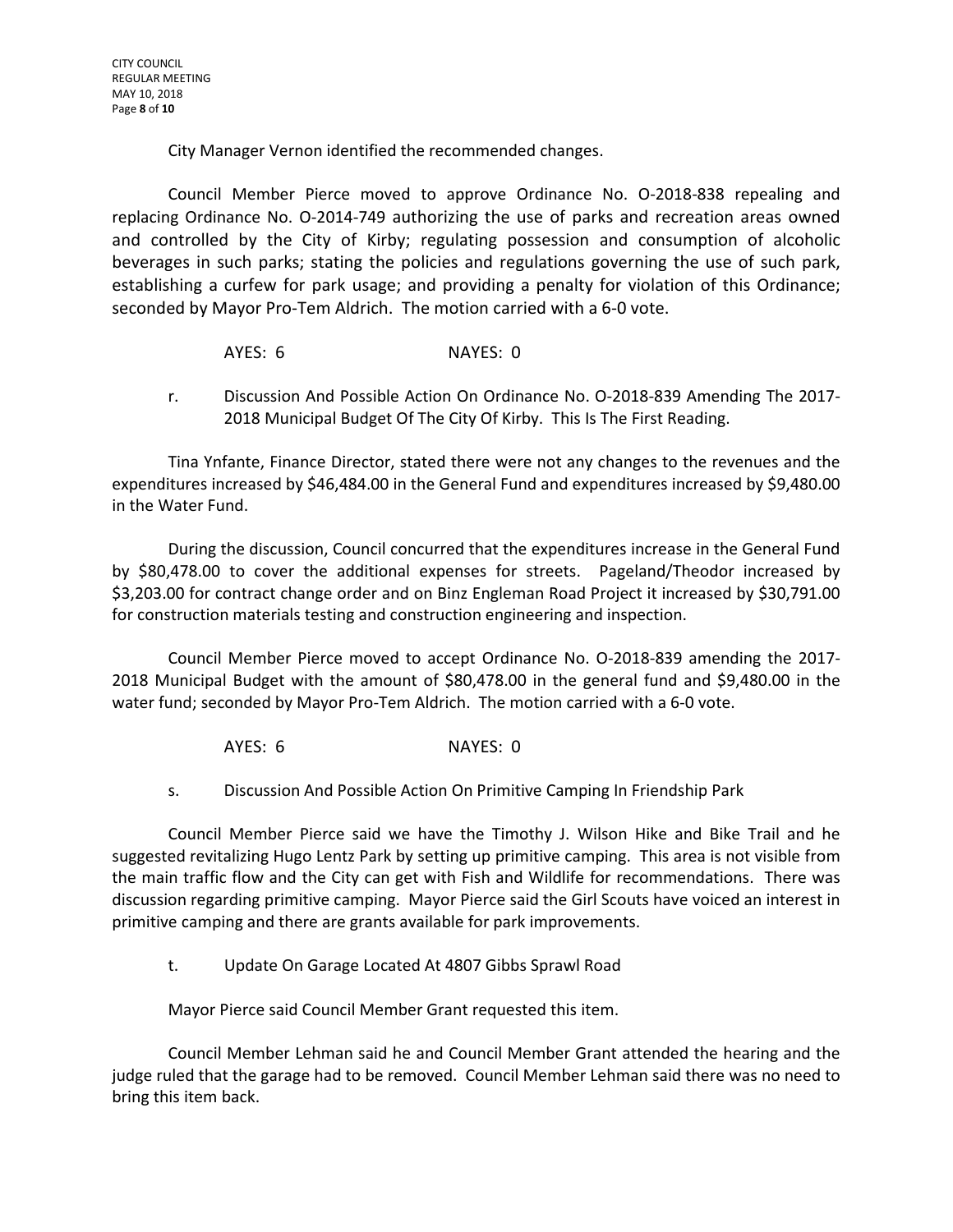AYES: 6 NAYES: 0

u. Discussion And Possible Action On Trademarking The City Of Kirby Seal

City Attorney Marc Schnall provided details about trademarking including cost.

v. Discussion And Possible Action On Personnel Policies Manual Revisions

City Manager Vernon explained there were formatting issues with the document.

There was discussion on tobacco products, safety and healthy environment, smoking while in uniform and the need to advise potential applicants about the smoking policy.

Council Member Pierce moved to bring this item back at the last meeting in July; seconded by Council Member Lehman. The motion passed with a 6-0 vote.

AYES: 6 NAYES: 0

#### **9. Requests and Announcements**

a. Requests By Mayor And Council Members For Items To Be Placed On Future City Council Agendas And Announcements On City Events/Community Interests

Council Member Apodaca – She said she was not able to attend the  $66<sup>th</sup>$  Annual Kirby VFD Picnic and was sorry she missed it.

Council Member Wilson – She said the trash at Macrae Apartments is growing again. There were people using the walking trail and they inquired about benches along the trail. Some suggested a memorial be placed on the benches to get them donated. She has concerns about the signage for the Binz Engleman Road project. She thanked the Police Department and Public Works Department for their hard work.

Mayor Pro-Tem Aldrich – She said the Kirby VFD Picnic was a very good event. There was a small parade and next year it will be better. She thanked everyone for attending the meeting.

Council Member Lehman – He said he bought two bar-b-que plates and the meat was fantastic. He commended whoever cooked the meat because it was the best.

Council Member Pierce – He asked is CPS Energy could be contacted about solar lighting on the Timothy J. Wilson Hike & Bike Trail. He asked what roads are the contractors for the Binz Engleman Road project supposed to be using. He thanked everyone for attending the